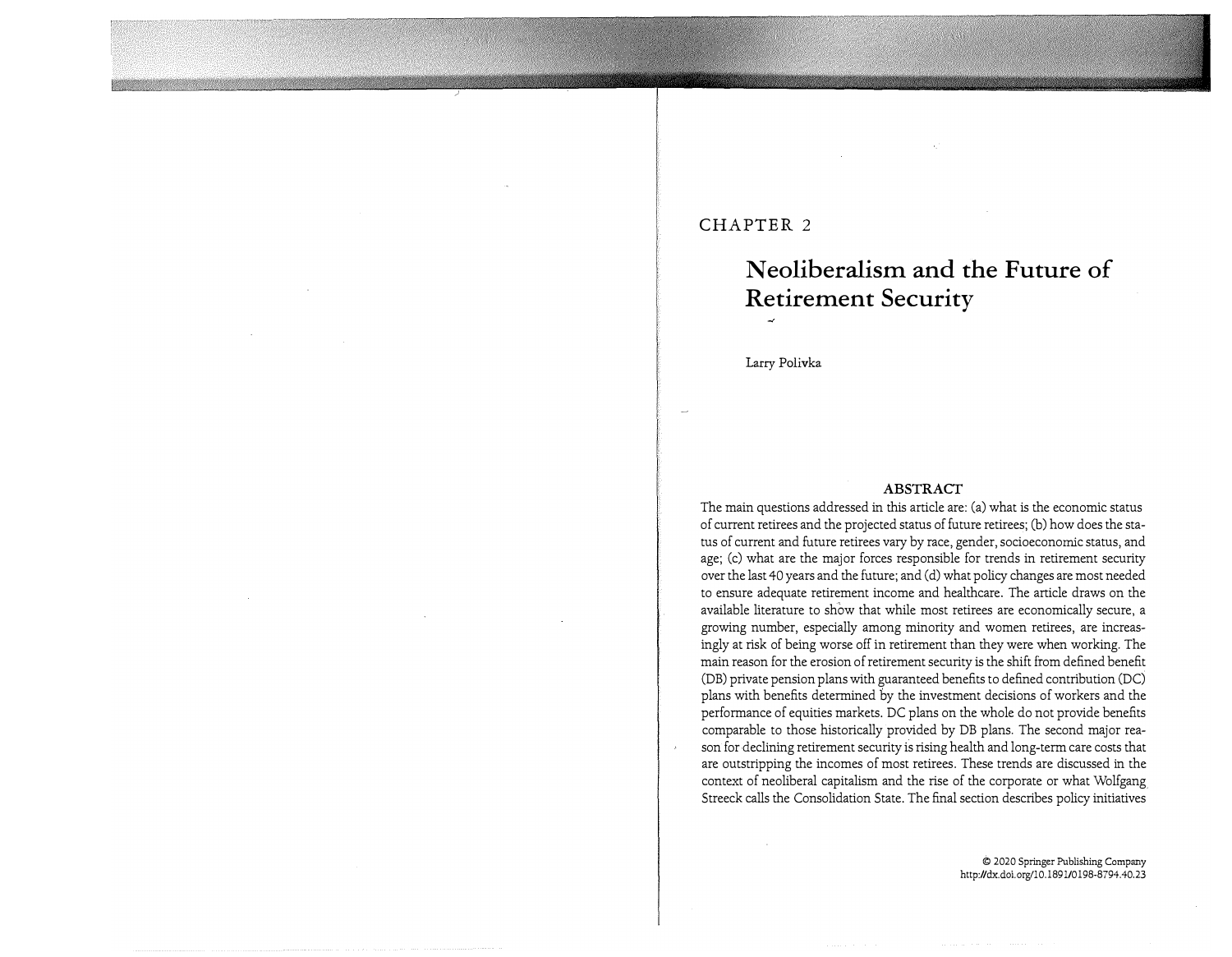needed to end the erosion of retirement security which is'largely dependent on a qualitative strengthening of Social Security and major improvements in Medicare.

 $\label{eq:2.1} \left\langle \psi_{\alpha\beta} \psi_{\beta\beta} \psi_{\beta\beta} \psi_{\beta\beta} \psi_{\beta\beta} \psi_{\beta\beta} \psi_{\beta\beta} \psi_{\beta\beta} \psi_{\beta\beta} \psi_{\beta\beta} \psi_{\beta\beta} \psi_{\beta\beta} \psi_{\beta\beta} \psi_{\beta\beta} \psi_{\beta\beta} \psi_{\beta\beta} \psi_{\beta\beta} \psi_{\beta\beta} \psi_{\beta\beta} \psi_{\beta\beta} \psi_{\beta\beta} \psi_{\beta\beta} \psi_{\beta\beta} \psi_{\beta\beta} \psi_{\beta\beta} \psi_{\beta\beta$ 

#### **INTRODUCTION**

The financial status of current and future retirees has been a topic of debate and a considerable body of research for several years. The debate has become more urgent since the financial collapse in 2008, the Great Recession that occurred from 2008 until 2010, and the historically slow recovery that followed. Most analysts of retirement security; as shown in the first section of this chapter, tend to conclude that current retirees are on the whole doing reasonably well in maintaining their preretirement standard of living. At the same time, however, a substantial percentage of retirees with low income work careers, which includes many minority and women retirees, are facing financial shortfalls that put them at greater risk of declining incomes and even impoverishment in retirement.

These concerns are based on research into current trends in retirement savings and other indicators of financial security in retirement. The first section of this chapter summarizes the latest research on the financial status of current retirees and the major reasons for the erosion in financial security for many future retirees.

The second section of the chapter discusses the origins of these growing threats to retirement security in the neoliberal political economy that displaced the system of managed welfare state capitalism in the late 1970s and early 1980s. This analysis draws on the theory of the Hayekian Consolidation State developed by the German sociologist Wolfgang Streeck (2014, 2016). Streeck's theory of the role of the state as it has evolved over the last 40 years provides a coherent framework for critiquing neoliberalism as it directly impacts current workers and future retirees through state policies and programs that threaten to erode financial security for future retirees.

The final section of the chapter discusses policy initiatives needed to reverse the negative effects of neoliberalism in both the public and private sectors on workers and their prospects for a financially secure retirement.

### **ECONOMIC SECURITY OF CURRENT AND FUTURE RETIREES**

The growth of inequality in the United States over the last 40 years is reflected in the inequality of retirement savings among working age Americans, most of whom have no retirement savings. The total value of  $401(k)$  and Individual Retirement Accounts (IRAs) reached \$16.9 trillion in 2017, but this retirement savings wealth is concentrated in the top income quartile, especially the top

Neoliberalism and the Future of Retirement Security 25

10% of earners. Only 4% of working age Americans have any retirement account assets. These workers have three times the annual income of those without retirement account assets. Even among workers who hold retirement accounts, the average account holder has an account balance of only \$40,000. Among those workers age 55 to 64 with retirement accounts, 68% have account balances equal to less than one time their annual incomes, which is far below the 7 to 10 times annual income that most experts in retirement finances recommend to ensure economic security in retirement (Bond & Rhee, 2019).

Thirty-five percent of workers age 55 to 64 have no private retirement account savings or DB pension coverage from a current or past job, which is the main reason the median retirement account balance of older workers (55-64) is only \$15,000. Half of all low-income older workers (less than \$40,000 annually) have neither retirement savings nor a DB pension. Even among workers with retirement accounts, the savings is extremely low with a median account balance of only \$92,000. For this group of workers, more than half are projected to be able to draw retirement income of less *than* 15% *of their preretirement income* (Brown, Saad-Lessler, & Oakley; 2018; Ghilarducci, Papadopoulos, & Webb, 2017).

This rather bleak perspective on private sources of retirement security for current American workers does not change qualitatively by counting individual net worth. Over 76% of American workers fail to achieve conservative retirement savings goals. Growing income and wealth inequality over the last 50 years has played a major role in this divergence in retirement savings and the future of retirement security (Brown et al., 2018; Ghilarducci et al., 2017).

A recent analysis found that financial asset inequality has increased among Baby Boomers since 2004, as the wealthiest 5% of them saw their share of financial assets grow from 52% in 2014 to 60% in 2016, from 68% to 75% among the top 10% wealthiest and from 86% to 91 % among the top 25% wealthiest. In other words, the wealthiest quartile of Baby Boomers own more than 90% of the financial assets for its cohort. On the other hand, the percentage of assets owned by the bottom 50% decreased from a meager 3% to 2% between 2004 and 2016 (Bond & Rhee, 2019). This growing asset inequality shows no sign of abating as these levels of asset concentrations have been reached among Millennials and Generation X at younger ages than the Boomer generation. This trend is especially evident among Millennials, among whom the wealthiest quartile owned 87% of their cohort's financial assets in 2016, which is two decades younger than when the Boomers hit that mark (Brown, 2018). These trends reflect the growth of income and wealth inequality since the 1970s and tax incentives for retirement savings and employer-based retirement plans that advantage more affluent workers (Miller, 2019).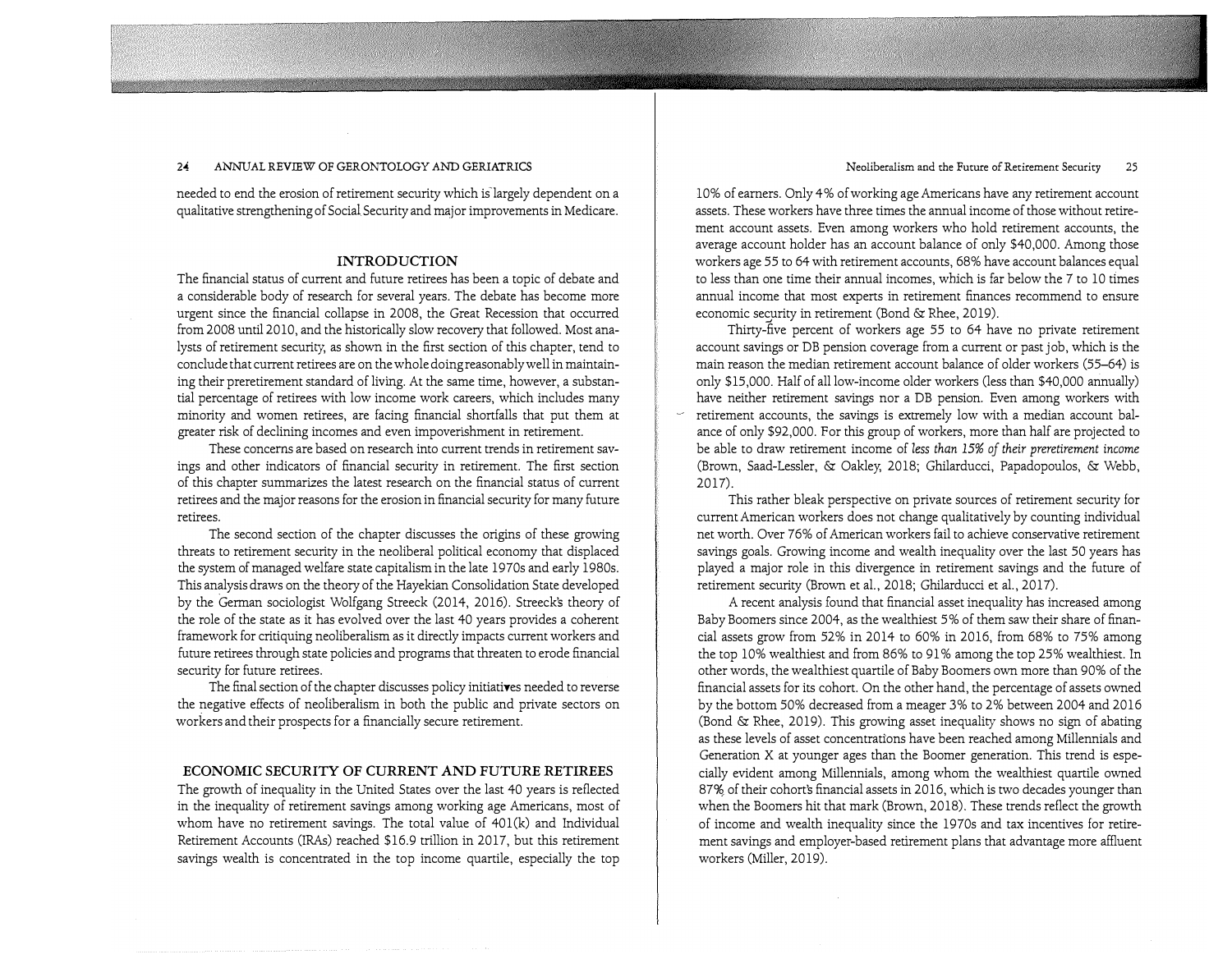Neoliberalism and the Future of Retirement Security 27

#### 26 ANNUAL REVIEW OF GERONTOLOGY AND GERIATRICS

According to a 2019 report from the Economic Policy Institute (Morrissey 2019b), the growing inequality in retirement security reflects a broken retirement system (see Figure 2.1).

The shift from traditional defined benefit (DB) pensions to 401 (k)-style defined contribution (DC) plans was an experiment that failed, widening the gap between retirement haves and have-nots. Families at the 90th percentile in the savings distribution had \$320,000 or more saved in retirement accounts in 2016, more than triple what they had in 1989. Meanwhile, the median family (at the 50th percentile) had only \$7,800 in 2016, and has lost ground since the Great Recession. (Morrissey, 2019a)

Roughly half of private-sector workers do not participate in employer retirement plans. In most cases because they have no choice. Though many people will participate in employer-based plans at some point in their lives, spotty contributions to DC plans--combined with high fees and other leakages from these plans--mean that half of U.S. households are likely to see a sharp decline



#### **FIGURE 2.1** Retirement account savings of families age 32 to 61 by savings percentile, 1989 to 2016 (2016 dollars).

*Source.* Data from Morrissey. M. (2019a). *The state of American retirement savings-How the shift to 401 (k)s has increased gaps in retirement preparedness based on income, race, ethnicity, education, and marital status.*  Economic Policy Institute.

in their standard of living after retiring, especially since Social Security benefits have also been cut back. (Morrissey, 2019a; Munnell, Hou, & Sanzenbacher, 2018a)

The growing reliance on personal retirement accounts is a major reason retirement inequality has increased since the 1980s. The 40l(k) system has failed the three basic tests that determine the effectiveness of any retirement programs. According to Morrissey (2019a):

The  $401(k)$  system fails on all three counts. Too little money is going into  $401(k)$ plans, mainly because many workers do not have the option to participate in a plan at work or earn too little. And money leaks out before retirement in the form of high fees, loans, and withdrawals. Finally, these plans do not pool risk, so contributions need to be much higher to ensure that participants do not outlive their savings. (Morrissey, 2019a)

The erosion of retirement security in the United States is a function of several variables that have not worked to the advantage of most Americans for almost four decades including stagnant wages, increasing debt, the decline of DB pension plans and increasing healthcare costs. These trends have increased the level of financial risk likely to confront retirees in the future, especially those already facing greater financial risks in retirement. Minorities, women and younger workers have much less in retirement wealth assets and as a result are at substantially greater risk of falling short financially in retirement.

African Americans and Hispanics have only a fraction of the median net wealth of White Americans (Munnell, Hou, & Sanzenbacher, 2018b). The ratio of median net wealth of White Americans to African Americans has increased from 4.7 in 2007 to 7.2 in 2016, and for Hispanics the ratio increased from 3.1 to 5.4. These changes reflect the disproportionate impact of the Great Recession and the loss of housing values and wealth, including home foreclosures, on minority families and individuals (Brown & Oakley, 2018; Hou & Sanzenbacher, 2019; Johnson, Mudrazija, & Wang, 2016; Munnell et al., 2018b; Rhee, 2013a). The ratios for household earnings is much less though still significant at 1.8 for both African Americans and Hispanic Americans in 2016. The fact that minorities have so much less net wealth is largely a result of the highly discriminatory, even predatory practices by the real estate and financial services industries toward minority communities in the sale and rental of housing (Taylor, 2019). These practices have made it historically difficult for minorities to achieve housing-based wealth, which is the principal source of accumulated wealth for working and middle-class families. Minorities are also disproportionately the target of exploitative practices in the housing rental markets virtually everywhere in the United States (Taylor, 2019).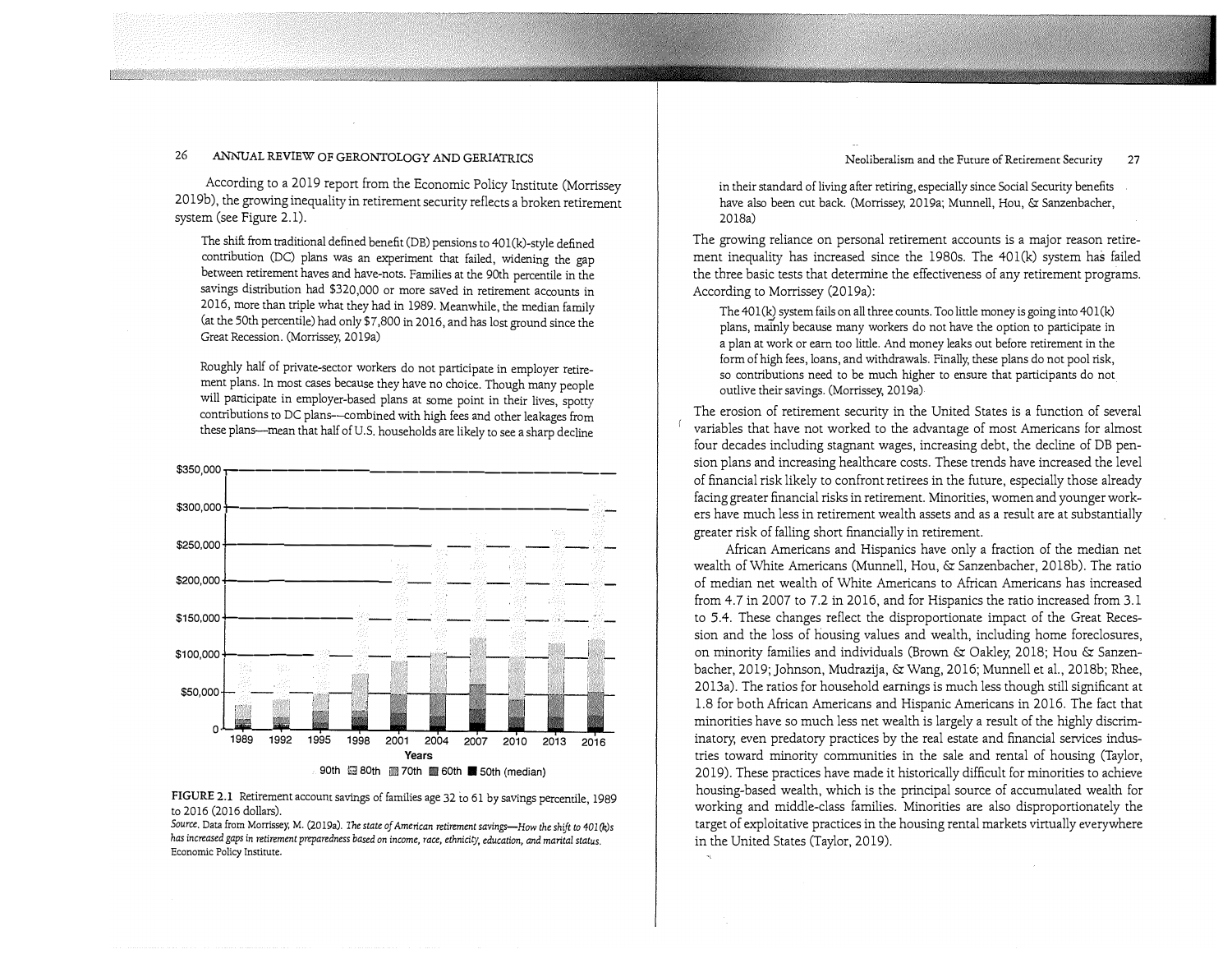In an analysis that focuses more narrowly on comparative retirement wealth, Hou and Sanzenbacher (2019) found that though the gap between White and non-White households is not as great as the gap in total household wealth it is still very substantial as shown in Figure 2.2.

These data clearly indicate the overriding importance of Social Security benefits in compensating for the absence of other sources of retirement wealth which are far more available to Whites than minorities. Without Social Security and to a lesser, but very significant, extent Medicare and Medicaid, African Americans, and Hispanics would have far less retirement wealth than Whites.

1n her study of racial disparities in retirement security in the United States, Rhee (2013b) found that 62%and 68% of African American and Hispanic working age households do not own retirement accounts compared to 37% of White households and that these gaps persist across age groups. She also reports that three out of four African American households and four out of five Hispanic working-age households have less than \$10,000 iri retirement savings compared





*Note.* Cases where the typical minority household has negative housing or non-DC financial wealth appear as 0.

*Source.* Data from Hou, W, &: Sanzenbacher, G. T. (2019). Measuring *racial/ethical inequality in retirement wealth.* 21st Annual SSA Research Consortium Meeting, August 1 &: 2, 2019.

#### Neoliberalism and the Future of Retirement Security 29

to 50% of White households. A study by Unidos USA and the National Institute on Retirement Security found that among Hispanic households with retirement savings, they have only one third the average savings of White households and less than 1 % of Hispanic households have savings equal to or greater than their annual income (Brown & Oakley, 2018).

A significant part of these differences in retirement savings can be accounted for by differences in educational attainment. As Hispanics continue to increase their attainment leyels over the next several years, their ages and savings are likely to grow and bolster their retirement savings, though a substantial gap with White households are also likely to remain (Johnson et al., 2016).

Although the gaps in retirement savings between women and men are not as great as those along racial and ethnic lines, they are still very substantial putting more women at greater risk than men of experiencing retirement income shortfalls. A study by Brown, Rhee, Saad-Lessler, and Oakley (2016) found that among women with retirement savings the median value in women's Defined Contribution (DC) accounts was onethird less than the median amount in the accounts held by men and that the median household incomes of women age 65 plus was 26% less than income for men. Women who are widowed, divorced, and over age 70 rely on Social Security benefits for most of their income. Women age 65 and older are 80% more likely than men to be living in poverty and women age 75 to 79 are three times as likely as men to be impoverished. Even as more women enter retirement with greater savings generated by rising incomes during their working years, these gaps, including a substantially greater rate of impoverishment, are likely to persist well into the future.

Retirement security varies by age group with younger cohorts, especially Millennials, already experiencing worrisome shortfalls in retirement savings. A recent study by Brown (2018) found that 66.8% of working Millennials have no retirement savings and that according to a consensus of financial experts, only 5% of them are saving at sufficient levels for a financially secure retirement. One reason for these shortfalls is that only half of working Millennials whose employers offer a retirement plan actually participate in them. Participation rates vary considerably by race/ethnicity and gender with only about 20% of Hispanic Millennials participating in available employer plans compared to 41. 4% of Asian male Millennials and 40.3% of Millennial White women (Brown, 2018). These data indicate that younger workers may be at greater financial risk in retirement than current retirees and even more dependent on Social Security and other public programs, including Medicare and Medicaid, than Boomer and Generation X retirees.

The threats to retirement security facing younger works are being generated by several economic, social, and demographic trends that have emerged over the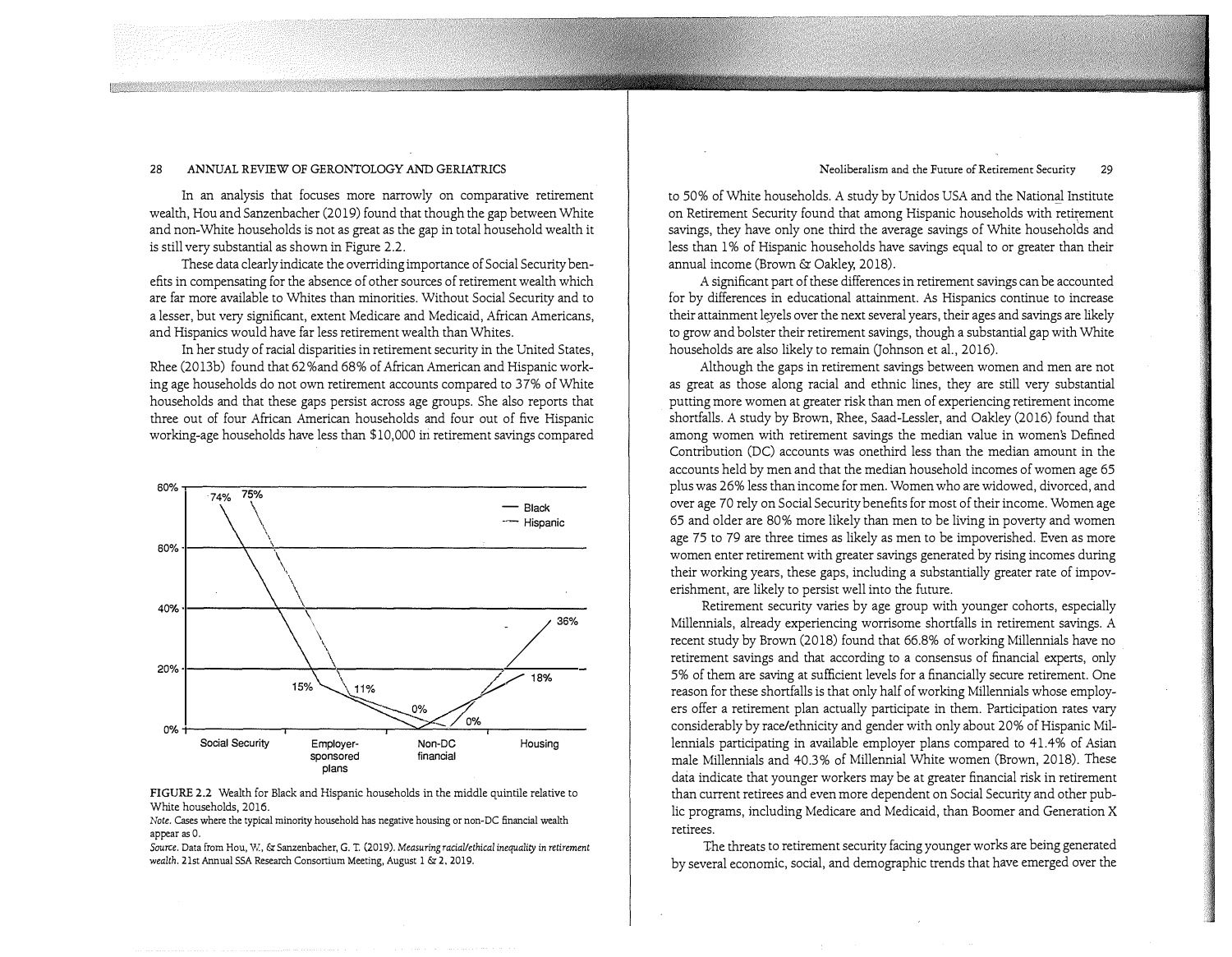last several decades, including the precipitous decline of employer sponsored DB pension plans, the increases in Social Security's full retirement age from 65 to 67, stagnating employment and median wages for-men, which reduce retirement benefits and the capacity of workers to save, and a sharp decline in median household wealth after 2007 (Johnson, Smith, Cosic, & Wang, 2017). These trends are offset to some extent by the greater extent to which Generation X and Millennial women have worked in their 20s and 30s and earned higher incomes than women in previous cohorts. Further, a substantially higher percentage of Millennial men and women have 4-year college degrees than earlier cohorts. Even with these positive trends, however, a higher proportion of Generation X and Millennials than Boomers will experience a decline in their living standards after retirement due to the more negative trends like the sharp decline in workers participating in DB plans and the falling Social Security income replacement rate (Brown, 2018).

These are two of the major reasons the National Retirement Risk Index (NRRI) developed by the Center for Retirement Research ( CRR) shows that the replacement rate will fall over the next several decades with an especially detrimental impact on Millennials in retirement (Munnell et al., 2018a).

The percentage of future retirees whose standard of living may be adversely affected by retirement income shortfalls could be even higher than currently projected by the NRRI model, depending on the financial risks they experience during retirement. The most critical risk is likely to be rising out-of-pocket medical expenses, especially for those over age 80, which is projected to be a rising percentage of future retirees. In fact, the 85+ population is the fastest growing part of the U.S. population and is expected to remain so for several more decades. A study by Mclnerney, Rutledge, and King (2017) found that the 75+ population paid about 20% of their income to cover out-of-pocket medical expenses. A study by Jones, De Nardi, French, McGee, and Kirschner (2018) estimates that the average age 70+ household will pay about \$100,000 in total for out-of-pocket medical expenses and the top 5% of spenders will pay almost \$300,000 in out-ofpocket costs. High out-of-pocket medical care expenses are not the only source of financial risk facing retirees as they grow older. A 2019 CRR report (Rutledge &: Sanzenbacher, 2019) concludes that:

The takeaway from these studies seems similar to those on out-of-pocket expenses: the financial threat posed by cognitive decline is smaller today than it may be in the future. So far, cognitive decline has affected the finances of some individuals, but far from a majority. The mitigating factor seems to be having a source of help, and most people have it. However, in the future, having such assistance will be more important, as less income comes from Social Security and traditional pensions and more comes in a lump sum that is more

#### Neoliberalism and the Future of Retirement Security 31

vulnerable to fraud. In addition, tomorrow's retirees will have fewer children to support them than their parents did, and children are a primary source of financial management assistance. (Rutledge & Sanzenbacher, 2019)

Although consumer debt is not as great a threat to retirement security as rising out-of-pocket healthcare costs, the shift from DB pensions to DC plans and the declining wage replacement capacity of Social Security, it is important to recognize that consumer debt in the 65+ population rose by 250% between 2001 and 2016 and could become a major financial risk for retirees within a few years (National Council on Aging [NCOA], 2018). This risk could be made more serious by increasing numbers of workers entering retirement carrying high debt loads, especially mortgage, credit card, and student debt (Sass, 2018).

The future of retirement security is shaped by several factors, including the wage stagnation that has occurred over the last several decades, especially for workers in middle and lower income groups, growing inequality, which is a result of wage stagnation for most workers and the huge growth in income and wealth gains of the top 1 to 10%, and the steady growth of the costs of housing, education, and healthcare. The medical cost burden for the 65 and older population is projected to increase steadily over time if costs grow at the intermediate rate projected by the Medicare Trustees in 2009 (Johnson & Mommaerts, 2010). According to the authors' projection model results, median out-of-pocket costs will more than double in constant 2008 dollars, from \$2,600 in 2010 to about \$6,200 in 2040 and 10% of the 65+ population will spend more than \$14,000 out-of-pocket in 2040. Although median household income for the age 65+ population is projected to grow during this period, from \$26,800 in 2010 to \$34,600 by 2040, it is a much slower rate of growth than is projected for healthcare costs.

The growing gap between increases in medical care costs and retirement income will cause the percentage of income spent on medical care to grow from 10% at the median in 2010 to 19% in 2040. The percentage spending more than 20% of their income on medical care will increase from 18% in 2010 to 35% in 2035 and 45% by 2040. They also project that if employers eliminate all retiree health benefits, a trend already well underway, by 2040, the percentage spending over 20% will grow to 52 %. If these projections prove to be accurate medical care spending will consume 60% of the real growth in retiree incomes between 2010 and 2040.

These projected increases in medical costs will create especially difficult circumstances for lower income retirees. The median out-of-pocket spending for healthcare among the 65+ population with annual incomes in the bottom 20%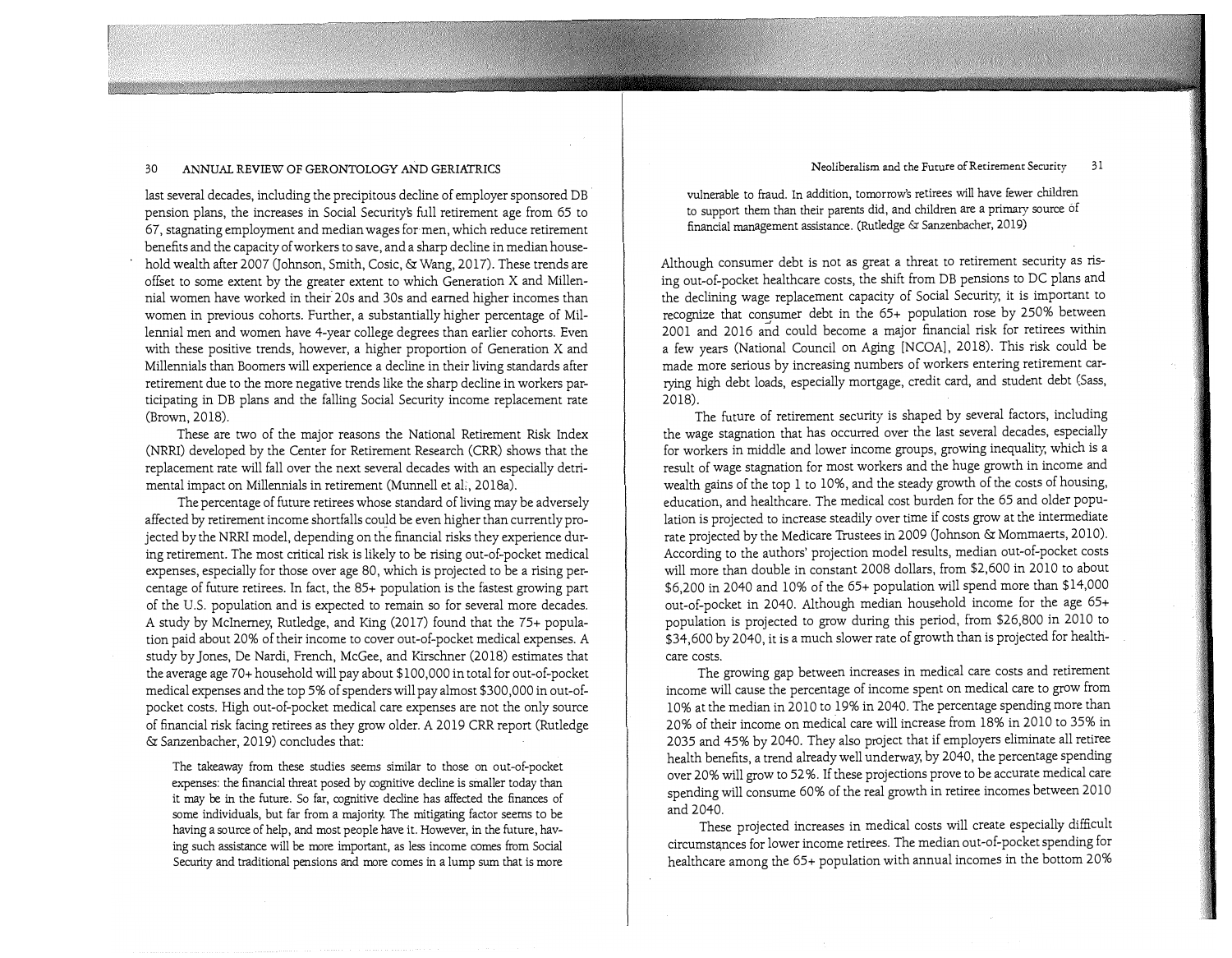#### Neoliberalism and the Future of Retirement Security 33

#### 32 ANNUAL REVIEW OF GERONTOLOGY AND GERIATRICS

will grow from 21% in 2010 to 39% by 2040, while the increase for those in the top 20% will be only 3%, from 5% to 8%. About 70% of the bottom 40% are projected to spend more than 20% of their income on healthcare.

It should be noted that these projections are based on future healthcare spending that the Medicare Trustees project will be significantly lower than during the period from 1970 to 2005. Healthcare costs have in fact been lower during the 2010 to 2018 period than from 1970 to 2005 and consistent so far with the 2010 Medicare Trustees projections.

These projections and the other research findings described in this section indicate that the standard of living of most future retirees will depend very substantially on either increasing retiree incomes, containing increases on healthcare costs, both medical and long-term costs, or both. Either approach to protecting the standard of living of future retirees would require major changes in the U.S. economy and public policy agenda, both of which have been dominated by neoliberal priorities such as.relatively low taxes on high incomes and wealth, austerity focused public budgets at the federal and state levels, deregulation of business practices, privatization of public programs and other measures designed to shrink governments, unleash markets, and return to greater reliance on individual responsibility for economic security.

#### **NEOLIBERAL CAPITALISM AND RETIREMENT SECURITY**

The U.S. political economy as well as those of several European countries have undergone profound changes over the last 40 years. The state guided (managed) welfare state capitalism that emerged from the New Deal state intervention oriented policies of the Roosevelt Administration and state managed war economy of 1941 to 1946 generated what is often called the Golden Age of American Capitalism. This description of the period from 1946 until about 1975 is based on the unprecedented growth of the economy during this period and the extent to which the working class was able to share in the growth (Stein, 2010). Many working class households were able to join the middle class which grew more during this period than in any other period either before 1945 or after 1975. This broad prosperity was generated by several factors including the social programs that were created during the New Deal (Social Security, strong financial regulation, support for the rights of labor in disputes with management, the higher education GI bill, etc.) and early postwar period (Harvey; 2007). The emergence of the United States as the major power in the global economy at the end of World War II was critically important to the high level economic growth during this period. Economic growth alone, however, would not have been sufficient to ensure the kind of uniquely broad prosperity Americans experienced from 1945 to 1975. Keynesian policies of demand stimulation that were adopted during this

period could have been implemented in multiple ways, but the fact' that they often took the form of funding for social programs like Social Security, employment support and later, Great Society programs like Medicare and Medicaid that were redistributive in nature was essential to ensuring shared prosperity (Polivka, 2012).

The third critical factor in addition to the comparative strength and advantage of the United States in the postwar global economy and the socially oriented Keynesian stimulation policies was the emergence of worker power as union membership growth gave labor the kind of leverage in negotiations with management that led to agreements ensuring increases in wages and benefits (health insurance and pensions) that workers had never been able to achieve before. These private sector benefits, along with Social Security, Medicare and Medicaid constitute the infrastructure for retirement security in the United States. This unprecedented labor strength made it possible for workers to equitably share in the productivity gains that were comparatively high and steady; year to year, throughout the 1945 to 1975 period (Kuttner, 2008).

Since the late 1970s, however, gains in productivity, which slowed substantially after 1980, have gone almost entirely to corporate shareholders and management. This shift in the flow of productivity gains is a major source of the growth in inequality since 1980. It is also one of the first indicators of the great transformation in the United States that began in the mid-1970s and came to full fruition during the Reagan Administration (Kuttner, 2008).

The shift from the state guided welfare state capitalism of the postwar period to what is commonly called neoliberal pro-corporate capitalism was largely a result of the inability of Keynesian policies to resolve the high inflation and slow growth (stagnation) challenges that emerged with the recession in 1974 to 1975 and the APEC oil embargos that drove energy costs to unprecedented levels in 1973 and again at the end of the 1970s (Stein, 2010). An organized corporate effort was launched during that same period to reduce the power of labor unions in wage and benefits negotiations and the role of the state in shaping fiscal and regulatory policies opposed by the business sector (Phillips-Fein, 2009). These fiscal policies included funding for New Deal and Great Society social programs and the use of federal taxes to redistribute money from the wealthy to working and middle-class households.

The retirement security system that was constructed in the postwar period included the development in the private sector of often relatively generous DBpension plans and retiree health insurance plans and public sector programs from Social Security, which was established during the New Deal to the Medicare and Medicaid programs of the Great Society period in the mid-1960s. This public-private infrastructure for retirement security provided American retirees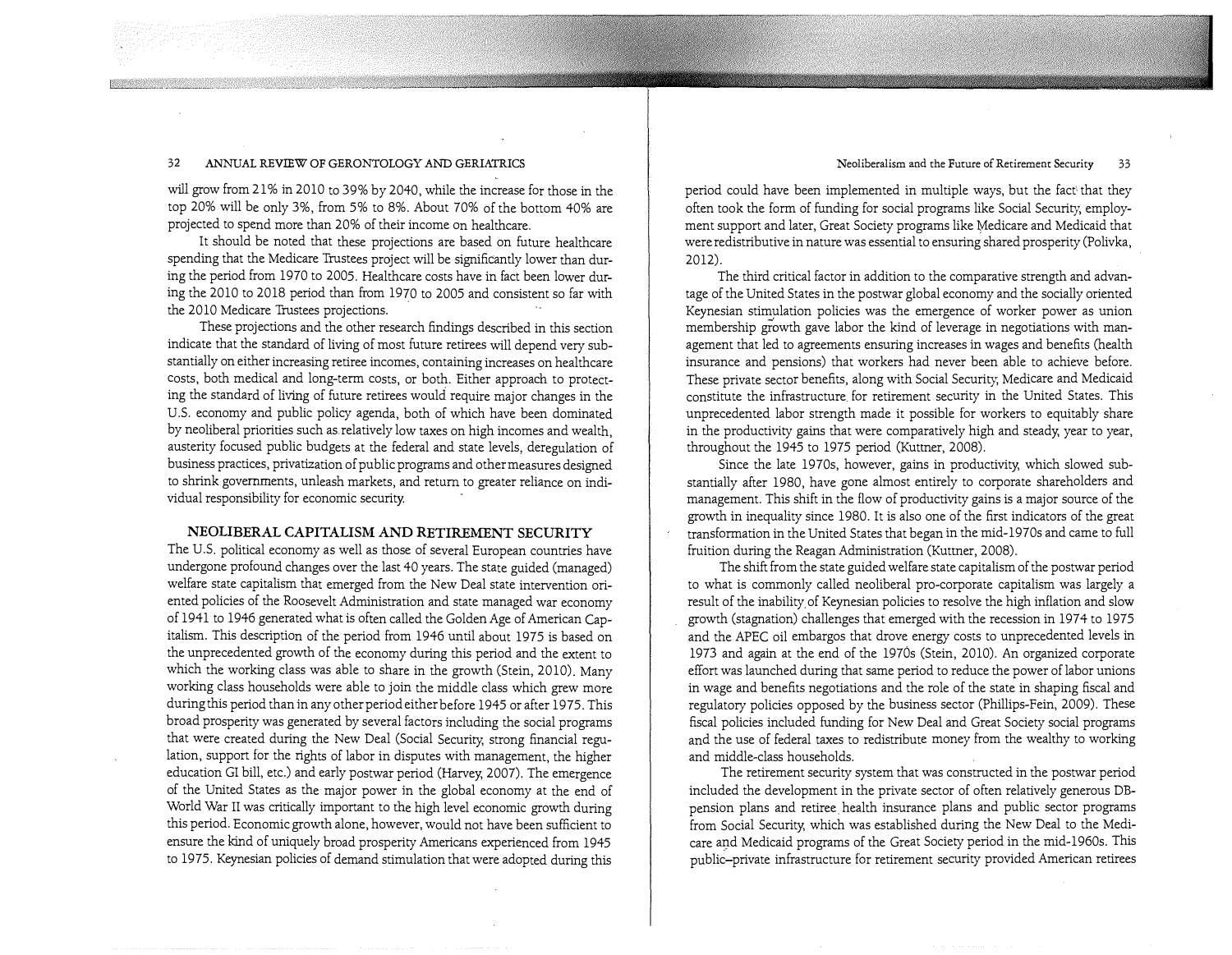#### Neoliberalism and the Future of Retirement Security 35

#### 34 ANNUAL REVIEW OF GERONTOLOGY AND GERIATRICS

with unprecedented levels of economic and healthcare security and led to what has been referred to as the Golden Age of Retirement (Hacker, 2002).

As described, however, in the previous sections the private sector retirement benefits began to change in the late 1970s arid early 1980s with the move to DC pensions among companies offering a pension plan. Companies also began dropping their retiree health insurance programs and by 2019 fewer than 30% of all companies made such plans available. These changes in retiree benefits were largely the result of shifts in corporate strategies in the 1970s from support for the managed welfare state model of postwar capitalism to a neoliberal model featuring a more antagonistic relationship with labor unions and greater opposition to increasing employee pay and benefits and an aggressive strategy for moving government policy in a pro-corporate direction. These initiatives have largely succeeded in the development of more pro-corporate political and economic environments where the power of labor unions has been dramatically diminished along with employee wages and retirement benefits (Stein, 2010).

The success of corporate interests in rolling back the gains of employees in wages and retiree benefits by taking full advantage of globalization and the growing capacity of corporations to move jobs to lower wage countries and a rejectionist approach to union wage and benefit demands has not been matched yet by similar rollbacks in the public sector retirement programs. This does not mean, however, that corporate interests have not made substantial progress in moving the policy agendas of the federal and several state governments away from the progressive priorities of the managed capitalism period when the U.S. retirement security system was developed to far more pro-corporate priorities across a wide range of policy domains from taxation to healthcare to regulatory policy (Lorey, 2015; Polivka, 2012). This shift in policy priorities is often referred to as the emergence of the neoliberal state, or what the sociologist Wolfgang Streeck refers to as the Hayekian Consolidation State (Streeck, 2014).

The future of retirement security depends increasingly on the survival and strengthening of the two pillars of the public retirement systems, Social Security md Medicare, that were implemented during the New Deal and Great Society Jeriods. Neoliberal proposals to privatize Social Security would, in effect, make :he program as risky as private pensions have become with the shift from DB Jension plans to DC plans over the last 35 years.

In fact, it is becoming increasingly apparent that Social Security and Medi :are are likely to be even more important for the economic security of future ·etirees than they are for current retirees, especially women, minorities, and ower income workers regardless of gender or race. The increasing importance if both Social Security, Medicare, and Medicaid, which is the principal source of funding for long-term care in the United States, not only makes the preservation of these programs essential, it also points to the need to improve them by increasing benefit levels and reducing out-of-pocket costs for medical and long-term care.

The relentless growth, however, of deficits in the federal budget and the cumulative debt, which now exceeds \$23 trillion, and the continuing dominance of the neoliberal political economy and public policy agenda will keep the preservation, much less improvement, of Social Security, Medicare, and Medicaid at risk for the foreseeable future. The survival of neoliberalism in the wake of the financial collapse and Great Recession is testament to how deeply embedded neoliberalism has become in the domestic and global economies and in the structures of the state (Streeck, 2016). Wolfgang Streeck's concept of the Consolidation State offers some insight into why neoliberalism has proven to be so enduring over the last decade as an elite consensus project and why it constitutes such a serious threat to the future of retirement security.

According to Streeck, the Austrian economist and social theorist Frederick Hayek was less an apostle for free markets unregulated by governments than he was an advocate for corporate interests and power. Hayek's major concern was to protect the corporate sector from state interference in the economy whether such interference took the form of Keynesian policies to stimulate growth through increases in public spending or more intrusive socialist interventions including nationalization of whole industries. In addition however, Streecks analysis of Hayek's thought shows that Hayek supported an active role for the state in shoring up and protecting the corporate sector through regulations designed to help large corporations pursue monopoly control of markets and legislation that protects capital and corporate power from the democratic interests of the public (Streeck, 2014).

The Consolidation State serves its Hayekian mission by protecting corporate interests from regulations designed to limit the growth of monopoly power and fraudulent corporate practices, especially in the financial sector, and from public programs like Social Security and Medicare and taxes on high incomes and wealth to pay for them. On the other hand, the Hayekian state is designed to protect corporate interests by foregoing antitrust actions against monopolies, imposing austerity budgets that keep tax rates on the wealthy low but high enough on the nonwealthy to preserve the capacity of the state to pay for bailouts and pay for enough of the public debt to keep interest rates on the debt from becoming too high (Streeck, 2016).

All of the wealth-preserving and enhancing functions of the Consolidation State are growing threats to the economic security of future retirees who will depend on programs such as Social Security, Medicare and Medicaid to meet their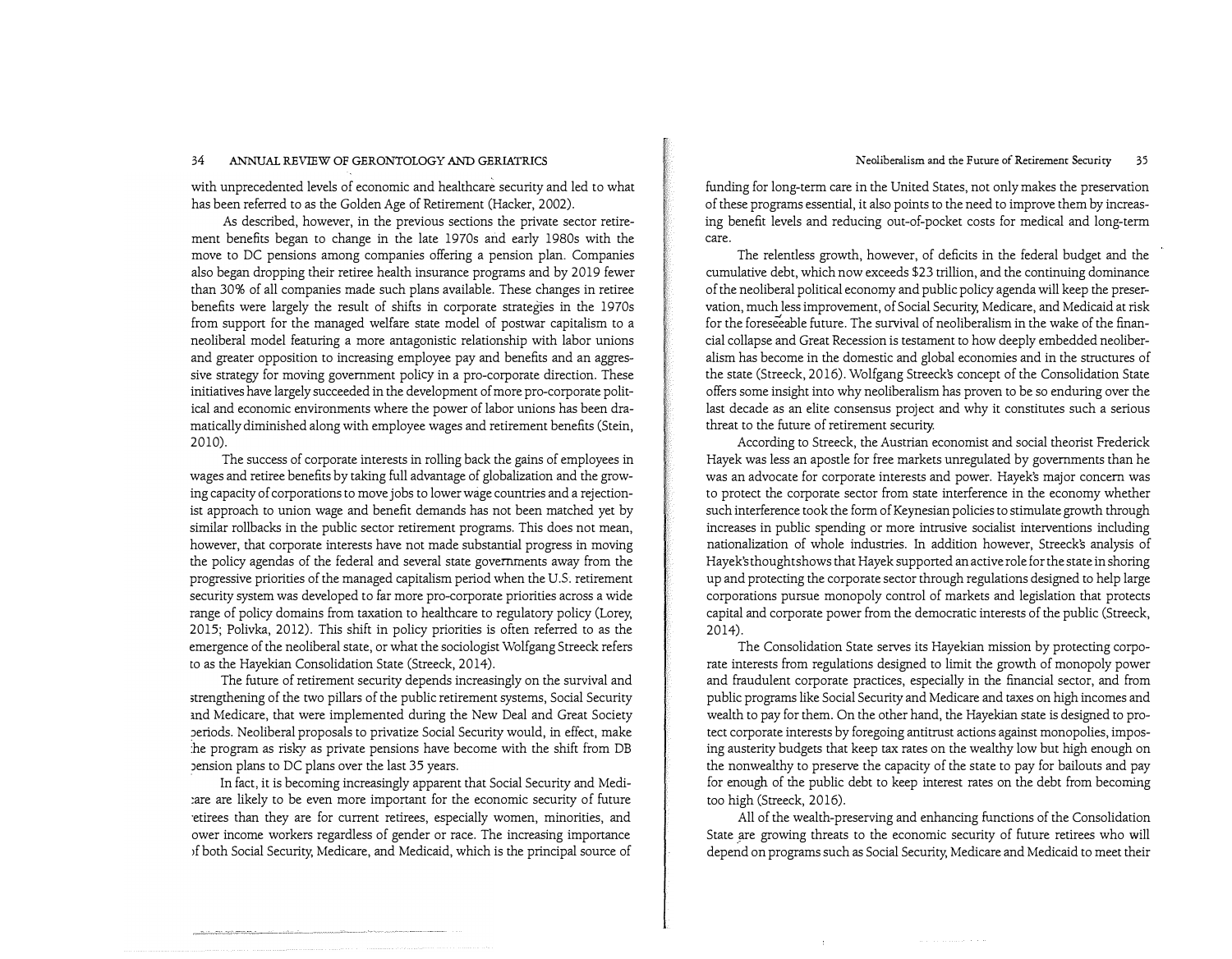the need for care. The growth of the Consolidation State and a neoliberal public policy agenda are creating a glide path toward the extension of precarious employment into a precarious retirement for millions of older people over the next several years.

#### **CONCLUSION**

The pro-corporate neoliberal political economy and public policy agenda dominated by privatization, deregulation, low taxes on the wealthy, and austerity budgets have materially diminished the retirement security of working and middle-class income households over the last 40 years. These trends are likely to continue as long as the neoliberal policy agenda remains dominant, ensuring that the economic precarity increasingly experienced by workers since the 1970s will emerge in retirement for growing numbers of future retirees. The implementation of large federal economic stimulus programs such as infrastructure investments, student debt relief, higher federal minimum wages, increased education spending, and other nee-Keynesian economic policies· designed to benefit working and middle-class families would help blunt neoliberal attacks on federal retirement entitlement programs and create a favorable 'political and financial environment for progressive initiatives to rebuild retirement security including the following:

- $\bullet$   $\,$  A dual initia $\,$ ive to strengthen the financial foundation of Social Security by upwardly adjusting or even removing the income cap in the payroll tax, and instituting a gradual increase in the payroll tax (i.e., 2% over 20 years), and to increase benefits, especially for low-income beneficiaries.
- A federally guaranteed and administered, forward-funded secondary pension designed to gradually replace current DC private pensions which have proven to be too risky to be an effective substitute for traditional DB plans.
- An overhaul of the Medicare program, including changes in the 2003 Medicare Modernization Act (MMA) designed to reduce the cost of the MA program; contain prescription drug costs (allow price negotiations); to implement a new Medicare program that would consolidate and impose an annual cap on all out-of-pocket costs (premium, co-payments and deductibles) and create a new Medicare benefit to cover long-term care costs.
- Finally a comprehensive program for strong and equitable economic growth should include specific strategies to raise wages which would allow employees to increase their retirement resources through enhanced savings and asset wealth accumulation.

#### Neoliberalism and the Future of Retirement Security 39

These progressive alternatives to the neoliberal model of a fully privatized retirement security system are likely to be the issues around which the politics of aging will unfold over the next several years. We should anticipate sustained neoliberal resistance to increasing revenues through higher taxes on the wealthy; preserving and strengthening Social Security, Medicare, and Medicaid, the largest source of public support for long-term care services; restructuring the private pension system; and to containing military expenditures that are needed for other priorities including retirement security. If this resistance is successful, the future of retirement security will continue to deteriorate.

#### **REFERENCES**

- Bond, T., & Rhee, N. (2019, September). *Financial asset inequality and* its *implications for retirement security.* Washington, DC: National Institute on Retirement Security.
- Brown,]., & Oakley, D. (2018, December). *I.atinos'retirement insecurityin the United States.*  Washington, DC: National Institute on Retirement Security.
- Brown,]. E. (2018, February). *Millennials and retirement: Already falling short.* Washington, DC: National Institute on Retirement Security.
- Brown, J. E., Rhee, N., Saad-Lessler, *].,* & Oakley, D. (2016, March). *Shortchanged* in *retirement-continuing challenges to women's financial future.* Washington, DC: National Institute on Retirement Security.
- Brown,]. E., Saad-Lessler,J., & Oakley, D. (2018, September). *Retirement* in *America: Out of reach for working Americans.* Washington, DC: National Institute on Retirement Security.
- Estes, C. L. (2014). The future of aging services in a neoliberal political economy. *Journal of the American Society on Aging, Generations,* 38(2), 94-100.
- Florida Council on Aging. (2020). *2020 Legislative Session. 2020 Advocacy Initiative Brochure.* Retrieved from https://fcoa.starchapter.com/images/other/FINAL\_ Combined\_Brochure\_2020.pdf
- Gaffney, A. (2015). The neoliberal tum in American health care. *International Journal of Health Services,* 45(1), 33-52.
- GAO. (2017). January 2017 (GAO-1-145) and the August 2017 GAO report to Congress "Medicaid *Managed Care: CNS Should Improve Oversight of Access and Quality* in *States' Long Term Services and Supports Programs."* The GAO 2017 studies support the need for much stronger oversight of the states' Medicaid managed LTC programs with a call for CMS to provide minimum standards for encounter data to be reported by states. Washington, DC.
- Geyman, J. (2017). Crisis in U.S. health care: Corporate power still blocks reform. *International Journal of Health Services,* 48(1), 5-27. https://doi.org,'10. l l 77/0020731417729654
- Ghilarducci, T., Papadopoulos, M., & Webb, A. (2017). *Inadequate retirement savings for workers nearing retirement.* New York, NY: Schwartz Center for Economic Policy